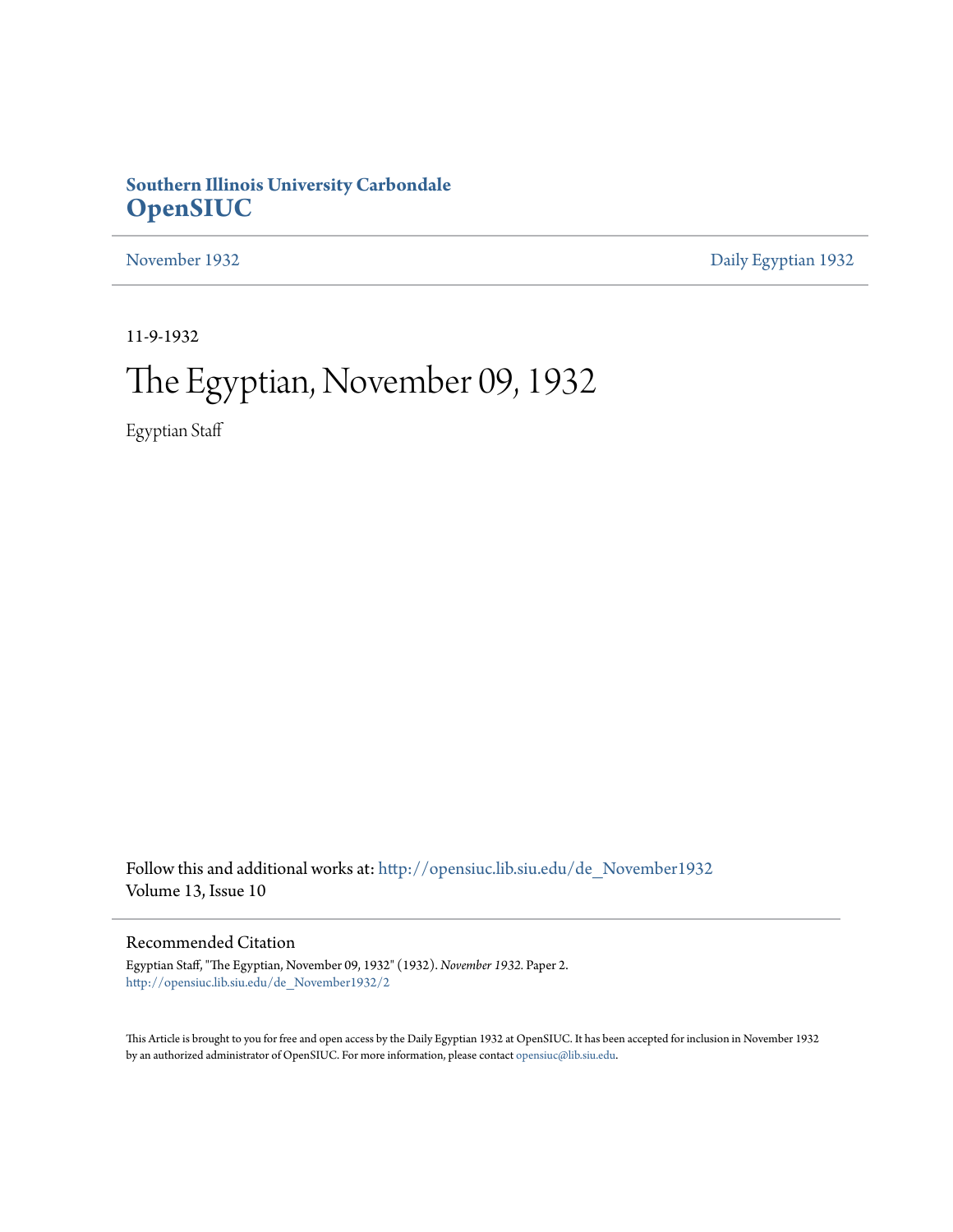

ORIGINAL TUNES WILL BE FEATURED IN HOMECOMING

# . ENTERTAINMENT ENTERTAINM

sponsibility of the 1932 Homecoming bating for the fall term of school and entertainment has been taken over by then engage in inter-college debating students. Qual Harris (3), who has 'the engage in inter-college debating ten by Helen Stalker, former student, by the following: has also been successful in assemb- Negative - Maurie' Taylor,  $(2)$ ;  $\lim_{x \to a}$  an orchestra to play for the per- $\int$ Geneva Schroeder (1). formance. This group of musicians, Affirmative - Georgia Suiderwin,  $\alpha$ , then the votes cast.<br>
The plays together rather regularly, and  $\beta$ . I lelia Locke, (1).<br>
The votes cast.<br>
The plays together rather regularly, and

entertailment. 'The entire Women's of the club and displayed talent last Tariff- Glee' club Will Sing "My College year when she engaged in taking the Cieve club with sing "My College year when she engaged in taking the college club with sing "My College year when she engaged in taking the conduction of members of the negative side of the **Frame Properties and Sectember** dith Solomes (2), There exercise  $(1)$ , and Louise South  $\text{Lence}$  (2), There execution of the execu-<br>
Lemons (1), Evelyn Hodge (4), Ma-<br>
all  $(1)$ , will entertain in Act III.<br>
all  $(1)$ , will entertain in Act III.<br>
all  $($ 

Fini Working My Way Through<br>College," which is the theme song of  $\overline{C}$ <br>College," which is the theme song of  $\overline{C}$ <br>of the Men's Glee club—Bill Rush-<br>of the Men's Glee club—Bill Rush-<br>of the Men's Glee club—Bill Rush-<br>

# Mu Tau Pi Initiate Four Candidates at

formally initiated into the fraternity **Steady Increase**  $\begin{bmatrix} \text{case} & \text{of} \\ \text{box.} \end{bmatrix}$   $\begin{bmatrix} \text{number of} \\ \text{of} \end{bmatrix}$   $\begin{bmatrix} \text{the} \\ \text{of} \end{bmatrix}$   $\begin{bmatrix} \text{the} \\ \text{of} \end{bmatrix}$  and  $\begin{bmatrix} \text{the} \\ \text{of} \end{bmatrix}$  are the present time,

Christmand Mr. Kell (1), Mary Batson (1), and Lena there has never been one of the The meeting was called to order Harry Deck have addressed the club, have just joined the chool held on this campus. The meeting in the meet

## Taylor, Schroeder Argue Sniderwin, Locke at Illinois

ORAL HARRIS (3), ASSEMBLES should be Adopted, was the feature LOW TARIFF AND REPEAL OF  $\begin{bmatrix} 1 & -1 & -1 \\ 0 & 1 & 0 \\ 0 & 0 & 1 \end{bmatrix}$  prohibition are original program presented in PROHIBITION ARE

**ENTERTAINMENT** might.<br>
The club, under the sponsorship of  $\frac{1}{2}$  Miss Julia Jonah, decided to hold de-<br>
A large part of the musical re' bates and discuss the ethics of de-

Rejected by Seniors seems, have alternately won second<br>The sentiment concerning the re- is obvious that Norman Thomas, however, it<br>is obvious that Norman Thomas ob-<br>duction of gate football admissions it is campus, however

at 4 o'clock tomorrow afternoon. Im-<br>
at 4 o'clock tomorrow afternoon. Im-<br>
mediately afterward, the members and the last meeting of the Poetry of a majority of the invalid ways of preparing simple foods,<br>
mediately afterw asked to place their reservations with from Noyes' Tales of the Mermaid ing the vote, for the results were not To'hold a discussion of the stand-<br>
Marc Green (4). Tavern. During the meeting tas was made known even to the E

# iHERBERT HOOVER, WINS STRAW VOTE The debate, Resolved, That a Com-<br>The debate, Resolved, That a Com-<br>COLLEGE TEACHERS

REJECTED

Herbert Hoover, nominee of the Republican party, is the choice of Southern Illinois Teachers' college for the office of president of the United States. In the straw vote conducted by the Egyptian the past week Mr. Hoover was accorded a majority of the votes cast. The poll reflected, at the same time, a prevailing sentiment against the repeal of the eighteenth amendment and an approval of the high tariff. The exact results of the vote were:

| $For$ President-              |
|-------------------------------|
| Herbert Hoover 161            |
| Franklin D. Roosevelt102      |
| Norman Thomas  33             |
| Prohibition-                  |
| Against repeal 158            |
| For repeal 138                |
| $Tariff$ —                    |
| For high protective tariff163 |
| Against high protective       |
| tariff 133                    |

bel Silkwood (1), and Louise South 1.<br>
all (2000) in the Steel collection in Act 11.<br>
Singing "We're the Girls Who Sell<br>
the Staff."<br>
the Staff."<br>
the Staff."<br>
the Staff." rom School Council a few southern schools collecti ging twe re the Girls who set  $\sum_{\substack{\text{Mon's} \\ \text{Mean's} \\ \text{Mean's} \\ \text{Mean's} \\ \text{Mean's} \\ \text{Mean's} \\ \text{Mean's} \\ \text{Mean's} \\ \text{Mean's} \\ \text{Mean's} \\ \text{Mean's} \\ \text{Mean's} \\ \text{Mean's} \\ \text{Mean's} \\ \text{Mean's} \\ \text{Mean's} \\ \text{Mean's} \\ \text{Mean's} \\ \text{Mean's} \\ \text{Mean's} \\ \text{Mean's} \\ \text{Mean's} \\ \text{Mean's} \\ \text{Mean's} \\ \text{Mean's} \\ \text{Mean's} \\ \$ 

Clinton (1), Will Adams (4), Jay their meeting held last Thursday, as The results concerning a high pro-<br>Friedline (2), Carol Rowe (2), Hal being favorable to the reduction. A tective tariff and the repeal of the **Single,** council, 11 to 4. I posed to approve a high tariff. And 1ege who are doing their own cook-<br>Mr. Cooper's resignation was re- though there is no landslide in the jng.

According to a statement by Dr. Bruce Merwin, supervisor of student teaching, 22 student teachers, have received appointments for the winter will receive two credits for teaching one-half day. One group will leave Carbondale at 8:15 a.m. and return<br>condonable at 12:15. The after-<br>noon teachers will leave Carbondale<br>at 12:30 and return at 4:15. Defi-<br>mite arrangements as to methods of<br>transportation, will be announced<br>later.

The nine regular teachers of the  $^{2d}$  added to the college faculty and to the training department. Eight of the instructors have received their Ed. B. degrees from Southern Illinois<br>Teachers' college, while one has completed 14 hours' of education here.<br>Elbert Fulkerson, graduate of 1926,<br>is principal of the high school. The<br>complete list of critic teachers will<br>include, in addition to Mr. Fulkerson,<br>Charles N. Neeley '27, Gladys S.<br>Smi H. Atlen '27, Fred Lingle '28, Leah V. Mallory '29, Anna D. Payne '26, and La Vern Armstrong, who has not completed work on his Ed. B. degree from here.

Areported work on his Ed. B. de-<br>gree from here.<br>A report shows that on October 15, 1932, the total enrollment of the 15, 1932, the total enrollment of the<br>Carterville Community, High school<br>was 284, 85 being enrolled in the<br>freshman class, 86 in the sophomore,<br>85 in the junior and 38 in the senior 85 in the junior an.! 38 in the senior class.

The addition of the Carterville<br>High school was necessitated by the The addition of the Curtervine<br>High school was necessitated by the<br>increasing demand for high school<br>--a demand which could not be met<br>by the local university high school.

## Mrs. E. Barnes Shows Men How to Prepare<br>Single, Easy Menus

The bicentennial chorus will include [cass of the Home bicentennial chorus will include [cass of the Home of the Home of the Home of the Home of the Home of the Home of the Home of the Home of the Home of the Home of the H

Four Candidates at  $\sum_{\text{time}}$  fused by the class, and so the only one of the present of the set in the quest of the set in the set in the set in the set in the set in the set in the set in the set in the set is a differen

# Students Will **STUDIES' PRINTS**<br>Teach Half-Day **ADTICLES** DV TU h Half-Day **ARTICLES BY TWO**

#### DISSERTATIONS APPEAR CURRENT ISSUE OF PUBLICATION

In the December, 1932 edition of the University of Iowa Studies in the Social Sciences, there appear two ar-<br>ticles by instructors of Southern Illi-<br>nois Teachers' college-ore written<br>by Dr. Richard L. Beyer, head of the History department, and the other by<br>Dr. Willis G. Swartz, head of the De-<br>partment of Political Science.

The Studies is compiled of ab-<br>stracts in history, and it is a collection of dissertations for the Degree of Doctor of Philosophy as accepted by the Graduate College of the State University of Iowa between 1922 and 1930. Dr. Louis Feher is re-<br>sponsible for the editing of the studies, while J. Van der Zee and E.<br>B. Reuter are the advisory editors.<br>3. A foreword to the recent publica-<br>tion states that "The twelve abstracts

here presented are based upon select-<br>
ed an,' unabridged doctoral disserta-<br>
tions in history ,filed in the Library<br>
of the State University of Iowa."<br>
Dr. Beyers' Dissertation<br>
Dr. Beyer did an extensive amount

of research as is evinced by the bibliography included. He gathered the facts for his thesis, "Robert Hunter, Royal Governor of New York; a Study in Colonial Administration," from unpublished evidence, The New York Colonial Manuscripts. Family papers and transcripts of the Board of Trade "Journals" and<br>"Papers" in Philadelphia were valuable. In his thesis, Dr. Bever dis-<br>proves the popular notions that are<br>current concerning the democracy<br>that is said to have prevailed in the<br>British Colonies of North America.<br>The character and political activities<br>of R

### Order for Degree Rings to Be Sent By Seniors Soon

The first order for the degree rings ordered by members of the senior class, will be sent this week. Before this can be done it is necessary that contracts for 20 rings be secured. After this minimum order is is fulfilled, 10 orders thereafter is considered the minimum for a single shipment. However, single orders for rings will not be unduly delayed. All rings will be received two weeks after they are ordered. This is un-<br>usually efficient service.

Those who are unable to order their rings at present are not de-<br>prived of the opportunity to sequre<br>their class ring. They may order it

any time during this college year.<br>The price is not exhorbitant, the<br>rings costing less than \$7.00.<br>The crest for this year's ring has<br>not yet been chosen, but the draw-<br>ings for which the selection is made<br>will be receive

The rings are being secured from<br>the Josten's Manufacturing company<br>of Minnesota.

sophomorges to adopt the same ring.<br>sophomorges to adopt the same ring.<br>the old gymnasium where the students looked at them and voted. The<br>results of the voting was the adoption<br>results of the same ring as the seniors and<br> taining a red stone and the other the plain yellow and gold crest.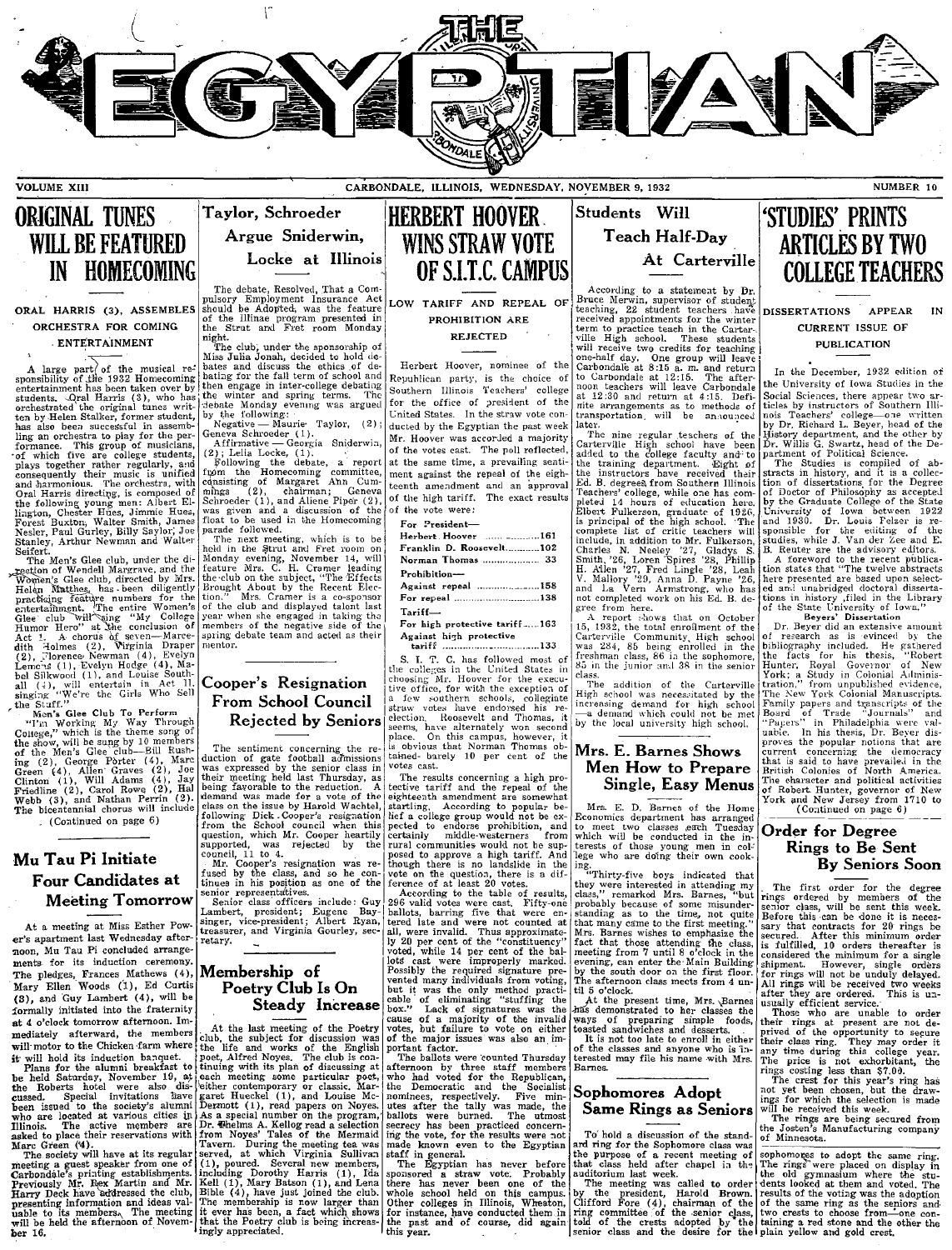PAGE TWO

#### THE EGYPTIAN

## Miss Esther Power Addresses Zetets On Lewi's Carroll

The Zetetic society heard a Récture<br>by Miss Esther Power at its last<br>meeting. The subject of her talk was<br>Lewis Carroll. In a humorous, in-<br>formal fashion, she 'succeeded in<br>bringing to light the real motions<br>which lie beh

passes numerise. In partece the write<br>sid, the author was very different<br>from what we would expect the write-<br>of order of such books as "Alice In Won-<br>derland" to be, for he was a clergy-<br>man and an expert mathematicaln.<br>I

A short business meeting was need,<br>at which the final arrangements were made for the Homecoming breakfast<br>and stunt parade. Since so many<br>Zetets are practicing for the Strut<br>and Fret Homecoming play, the at-<br>and Fret Homec rendance is somewhat uccreased. In<br>president, Bill Adams (4), urges all<br>members who can possibly do so to<br>come to every meeting.

Delta Sigma Epsilon

Mrs. Frank (Moulin, the former<br>Betty Melhuish of Taylorville, visited<br>at the Delta Sig house last Saturday. at the Denta sign nouse has Saturday.<br>She was accompanied by her mother, Mrs. Melhuish of Zeigler. Mrs.<br>Moulin graduated from the junior college of S.I.T.C. in 1929. During<br>ther hast year in Carbonale, she was<br>beteed presi

Elected president of Delta Sigma<br>
Elected president of Delta Sigma<br>
Mary Korando (2), was the week-<br>
pand guest Briton.<br>
Elected of Ida Kell (1), at her<br>
power in Benton.<br>
week-end adder home in DuQuoin.<br>
Helen Delins (3), week-end.

week-end. Instance we exercised from<br>Grand Colncil stating that Helen<br>Graign, 32 has been appointed to the<br>graight of the second province of<br>Delta Sigma - Epsilon. Miss Hilda<br>Stein, faculty adviser, is general<br>charman-of a

C.C., she was active on the camp-<br>She was president of Y.W. for S.L.T.C

Want to write a letter?.

All members of the Y. M. C. A.<br>who were in attendance at last<br>Tuesday night's session were enter-<br>titled with

Y. M. C. A. Members

**Boomer Addresses** 

who were in attendance at last<br>Tuesday night's session were enter-<br>tained with one of the most interest-<br>ing programs of the fall term thus<br>far. Mr. S. E. Boomer, head of the<br>Elyiscs department, delivered in his<br>divary pl

besides the usual business matters<br>that were taken up the club agreed<br>to meet with the Y.W.C.A. in their<br>World Fellowship banquet that is to<br>be held at the Presbyterian church on November 15.

**JESSIE BILL ENTERTAINS**<br> **AT DUNBAR SOCIETY MEET**<br>
A piano recital by Jessie Bill (1),<br>
was the feature of the Dunbar so-<br>
years and the state of the Dunbar so-<br>
pianit of exceptional ability, and he<br>
is one of our most t

Now years and president of Delta<br>
two years and president of Delta<br>
Sigma Epsilon for two years. At the<br>
present time, she has a teaching po-<br>
ilian in the Herrin High school.<br>
Virginia Scott (2), was the guest of<br>
Microph

chairman of all the provinces of the Mr. Robert D. Faner and his sis-<br>organization. ters, Elsie and Berdena, motored to<br>During Miss Crisp's enrollment at St. Louis last week-end to attend a

concert presented by Lawrence Tib-

Socratic Society **Will Elect Sponsor** At Meeting Tonight

Discussions and nominations for a

Discussions and nominations for a<br>sponsor of the society featured the<br>Scoratic program held in the Socratic<br>Hall last Wednesday evening.<br>Hall has spectromed in the Socratic Indian also<br>resident, Norris Rannals (2), the vi

tations  $\alpha$  ...,<br>
Detection for the faculty sponsor-<br>
Election for the faculty sponsor-<br>
tonight, In addition, the following<br>
program will be presented:<br>
Conversational Debate—Bill Rush-<br>  $\alpha$  (2). Paul Benthal (2).

ing (2), Paul Benthal (2).<br>Vocal Solo—Bert Ebbs, former student.

Talk-John Brewer (3).<br>Reading-Henry Hitt (2).

Wham Lectures

Dean George D. Wham was a lecturer at the Marion County Teachers' Institute, held at Salem last Thursday and Friday. Mr. David Melntosh, head of the Music depart-ment, direction ment, directed the music at this same meeting.

H. BROHM **HIGH GRADE** TAILORING

AND REPAIRING

215 W. Main Street

 $Carbondale$ 



## Attention Alumni

Our unique Tea Room is the IDEAL rendezvous—Meet here for a pleas-<br>ant chat and a bit of real food—with<br>old friends and classmates.

**VANITY FAIR** 

TEA ROOM<br>608 S. Normal Ave. Phone 321

.<br>Incrementation construction of the construction of the construction of the construction of the construction of

**THE REFERENT REFERENCE AND REPORT OF A REPORT OF A REPORT OF A REPORT OF A REPORT OF A REPORT OF A REPORT OF A** 



# TIP TOP INN

We're Here to Please EVERYBODY! (Just across the street from Chemistry Building)

### **WEDNESDAY**

BARBECUE TURKEY DINNER .................................25c **THURSDAY** 

### **FRIDAY**

| SUPERIOR BAKED TROUT DINNER25c |  |
|--------------------------------|--|
|                                |  |
|                                |  |
|                                |  |

We Prepare Our Own Barbecue Meats and Chickens HOME-MADE CHILI

Soda Fountain Drinks-All Kinds of Sandwiches

.<br>Recorrections des constants de la constant de la constantia de la constantia de la constanta de la constanta d



PHONE 306

s<br>Recorded de consideration de l'active de l'active de l'active de l'active de l'active de l'active de l'active ERKOTECHTE EITETERE AT EITETETEKTERE ERKET ER ET ET ER EITETEKTERE ER EITETEKTERE

B

## **SHOES... Styles that are extremely** new and smart!

You'll be Fashion Rite in Footwear if you buy here<br>—They're charmingly different. . . . Let us show<br>you our many new styles in pumps, straps and ox-<br>fords in all the new materials.

<u>relektriselektriselektriselektriselektriselektriselektriselektriselektriselektriselektriselektriselektriselekt</u>

Fox's Walgreen System Drug Store

MORE FOR YOUR MONEY

You Are Always Welcome

t to write a letter?... Buy a stamp...Loaf<br>a while ... meet a friend—or what is it?

<u> ERFERENTERTE ERFERTE ERFERTE ETTE FERTERTE ERFERTE ETTERT ERFE</u>

JOHNSON'S, Inc.

www.component.com/annabilities/annabilities/annabilities/annabilities/annabilities/annabilities/annabilities/a

\$1.95 to \$4.95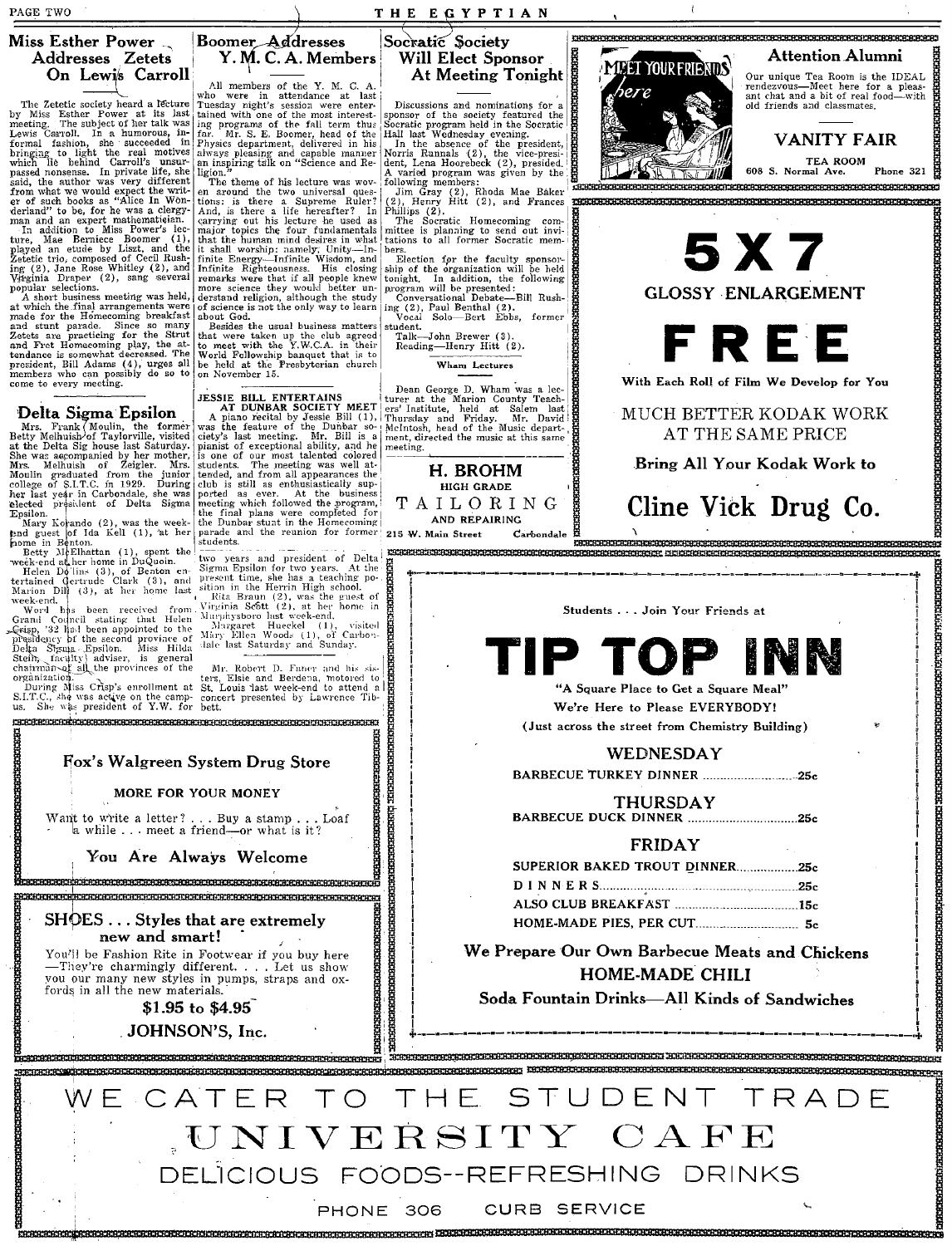**Sharps and Flats** 



The other hay it rained. Hard. The consequence which was not consequence which was not amount unique the perspecter passed through the building this rainy morning, he noticed something this rainy morning, he noticed somet The other day it rained. Hard.

There should be a school ordinate.<br>
There should be a school ordinance<br>
against horizot, and a school ordinate<br>
against horizot, surely it would be in-<br>
unorthedox, surely it would be in-<br>
trensting in running some of the

Most of you have heard of the old Most of you have heard of the old not solve the only solve the per road with the name. "May I Sleep in Your Barn Tonight, Mister?" Late reports say that the rambler's version his being somewhat altered to the words, "Blasy

Fest liege of the leady of the leady when<br>Dioking into a camera a Maybe you've<br>tried — we have too—but did you?<br>There's an art to it, they say.<br>There's and to it is depended point of the proper swaking to Cragg's studio—of

A "Flunkers' Frolic," the purpose<br>of which is to send off with pleasant.<br>memories those who failed, is held at Coe college, Cedar Rapids, Iowa, at<br>the end of each semester.

## **Book**/Review

#### (By JACK GRANAU)

The Elizabethan Sea Dogs, by William Wood; New Haven, Connecticut  $v_{\text{oiume}}$  $1816$ University Press. of the Chronicle of America. nutted by Allen Jonnson.

Factor by Arien Johnson, volume is a<br>very appropriate one, The Enfancement<br>an Sea Dogs. The Characters thisan Sea Dogs. The Characters distribution<br>cussed resemble, in many ways, our<br>animat friends from which taky re-<br>cave their names. This is especial-<br>ry apparent in their nath<br>throws to<br>their mistress, Queen Elizabeth, and

and their observer to her. They were<br>the their observer with the state supplies knew from what source the supplies<br>knew from what source the supplies conducting themselves accordingly.<br>They strove in every manner we may be accordingly. coing any small used for their fluoritude of the coing any small used for their fluoritude. lits. There were several high were eager to engage in such  $penetits$ . who auventures.

auventures.<br>
These sea-dogs, eager for adventure, conducted their primes visual<br>
the high seas in nanamers resonanting<br>
the primes of the person of the cancer<br>
"Man's best friend." No doubt some<br>
"Man's best friend." No do man's best friend. No doubt so people claim these expectations to<br>heaple claim these expectations to<br>the people claim these expectations to<br>live  $\sim$  prosibly in their time they were,<br>if the people of the quality of the people of the people benefited. M - LO mad-dog who turns upon and devours<br>or destroys its own. Thereafter all mad-aog who turns upon and aevours<br>or destroys its own. Thereafter all<br>ships were prey to their ruthlessness.<br>Just as a dog can be bought for a lit-<br>few dollars, so were the services and<br>lives of these men bought for a lit

The was axious later uniting one of its<br>
numerous raids.<br>
Similar the same of a poor family which managed<br>
somehow to give him an excellent<br>
education. At an early use the de-<br>
serted law for the battle field and<br>
the high stay dollars, so were the services and<br>lives of these models for a stay can be services and<br>lives of these men bought for a lit-<br>three, with a few English pounds.<br>Here the services and in many in-<br>listness, with a few Engl

when he knew his loyal companional<br>were facing certain death he said,<br>"Fear not for we are as near heaven<br>by sea as by land."<br>The most famous and probably the<br>most important of all the seadogs<br>most important of all the sea

exhaustion. Sir Martin Frobisher, although not<br>very important at the time, has been

# Letters to the Editor HOMECOMING SIGNBOARDS

The Homecoming signboards which have been under construction by Miss<br>Lulu Roach's beginning art students<br>are all completed and have been erected.

erectes.<br>
They appear on popular highways<br>
in the following nearby cities: West<br>
Frankfort, Benton, Marion, Harris-<br>
burg, DuQuoin and Murphysboro.

ing the Egyptian added expense.<br>So there, Mr. Mundy, is the reason<br>why you are permitted to take just<br>one paper.—The Editor,

#### Dear Editor:

Probably if I were faced with the job of conducting a pep meeting. I'd have a lot of grief and difficulty.<br>But it seems to me that something different from the usual routine would be heavenly. How about having the band pla well known students or alumin make<br>speches, real speeches, not efforts.<br>How about having the team dress up<br>in their suits? How about adopting<br>a mascot and having him perform?<br>How about doing anything different?<br>What do you

**GROCERIES and MEAT** (Across from Campus)

What do you the GENE Al<sub>2</sub>LEN (1). quema conserva en conservación de conservación de conservación de conservación. GROVES **BEAUTY SHOP** Artistic Work . . . Reasonable Prices 2111/2 W. Main St. Phone 27 concerts concerts and compared to the concerts of the concerts of the concerts of the SPONSLER SERVICE STATION Red Crown and Red Crown Ethyl Gasoline, Iso-Vis and Polarine Motor Oils.. Telephone 224. S. E. Corner Illinois Avenue and Walnut Street, Carbondale, Ill. AI<br>CARDOR CONSTRUCTION DE CONSTRUCTION DE CONSTRUCTION DE CONSTRUCTION DE CONSTRUCTION DE CONSTRUCTION DE CONSTRUCTION DE CONSTRUCTION DE CONSTRUCTION DE CONSTRUCTION DE CONSTRUCTION DE CONSTRUCTION DE CONSTRUCTION DE CONS OCEANCE CONTRACTORY CONTRACTORY IN A SECOND CONTRACTORY OF THE CONTRACTORY OF THE CONTRACTORY OF THE CONTRACTORY OF THE CONTRACTORY OF THE CONTRACTORY OF THE CONTRACTORY OF THE CONTRACTORY OF THE CONTRACTORY OF THE CONTRAC "IT'S SMART TO BE THRIFTY" THAT'S WHY YOU SHOULD BUY YOUR SHOES AT THIS STORE. OUR SELECTION IS GREATER. OUR QUALITY IS BETTER

AND OUR PRICES ARE LOWER "Your Friends Trade Here"

PEOPLE'S SHOE STORE



fortunate actions as pirate and ruth-<br>less cut-throats. From a charge of<br>treason he easily cleared himself by

treasubing of Spanish coast turnself<br>the pillaging of Spanish coast towns.<br>Drake's death was entirely out of<br>keeping with his brilliant career, for<br>he died of fever somewhere off the

Tri Sigma News

Misses Elsie and Berdena Faner, misses Eiste and Berdena Fancr,<br>pledges, were St. Louis visitors Satterday when they heard Lawrence<br>Tibbett at the Odeon.

PAGE THREE

Mrs. G. W. Whitley and daughter, Mary Beth of Harrisburg, were guests of Jane Rose Whitley (2), at the Tri Sigma house last Thursday.

#### Pledges Entertain Actives

Pledges Entertain Actives<br>The Tri Sigma actives were enter-<br>tained by the pledges at a cleverly<br>planned slumber party Saturday<br>night at the home of Miss Sara Bak-<br>er, faculty adviser, in Carterville.<br>Stunts and games, incl were enjoved.

Mrs. Myra Ozburn entertained the following dinner guests at the chap-<br>ter house last Thursday: Mrs. Robert Minton, Mrs. Eugene Andrews, and<br>Mrs. O. B. Ormsby of Murphysboro,<br>and Mrs. D. L. Boucher of Carbondale.

Ella Mae Hallagan (4), spent the<br>week-end of October 29 in St. Louis.

Helen Schremp (3), spent last<br>week-end in St. Louis.

## **FOR**

## **OUALITY MERCHANDISE** TRY

**REEVE'S** 

#### **CASH**



Debr-Editory<br>
Since last Wednesday morning,<br>
there has been a question bothering<br>
there has been a question bothering<br>
office jump all over people who<br>
wanted to take more than one Egyptian<br>
tan? Couldn't they understand t

who couldn't get to the oritoe during<br>chapel hour? At any rate, nothing<br>was said before last Wednesday when<br>we took more than one. May I have<br>an explanation of this changed action<br>of the Egyptian staff?—Sincerely,<br>ROBERT M

Dear Mr. Mundy:<br>Certainly you may have an ex-<br>planation. No doubt, there are about<br>800 other students who reseated the<br>action of the staff last Wednesday,

given renown later due to the geo-<br>graphical importance of his discover-

ies. Almougn ne tailed in his ven-<br>the contributed passage, he was most successful in his<br>provateering against Spanish trade.<br>He found his predatory life not only<br>adventurous but also highly lucrative.<br>He was killed later

Although he failed in his ven-

ies.

numerous raids.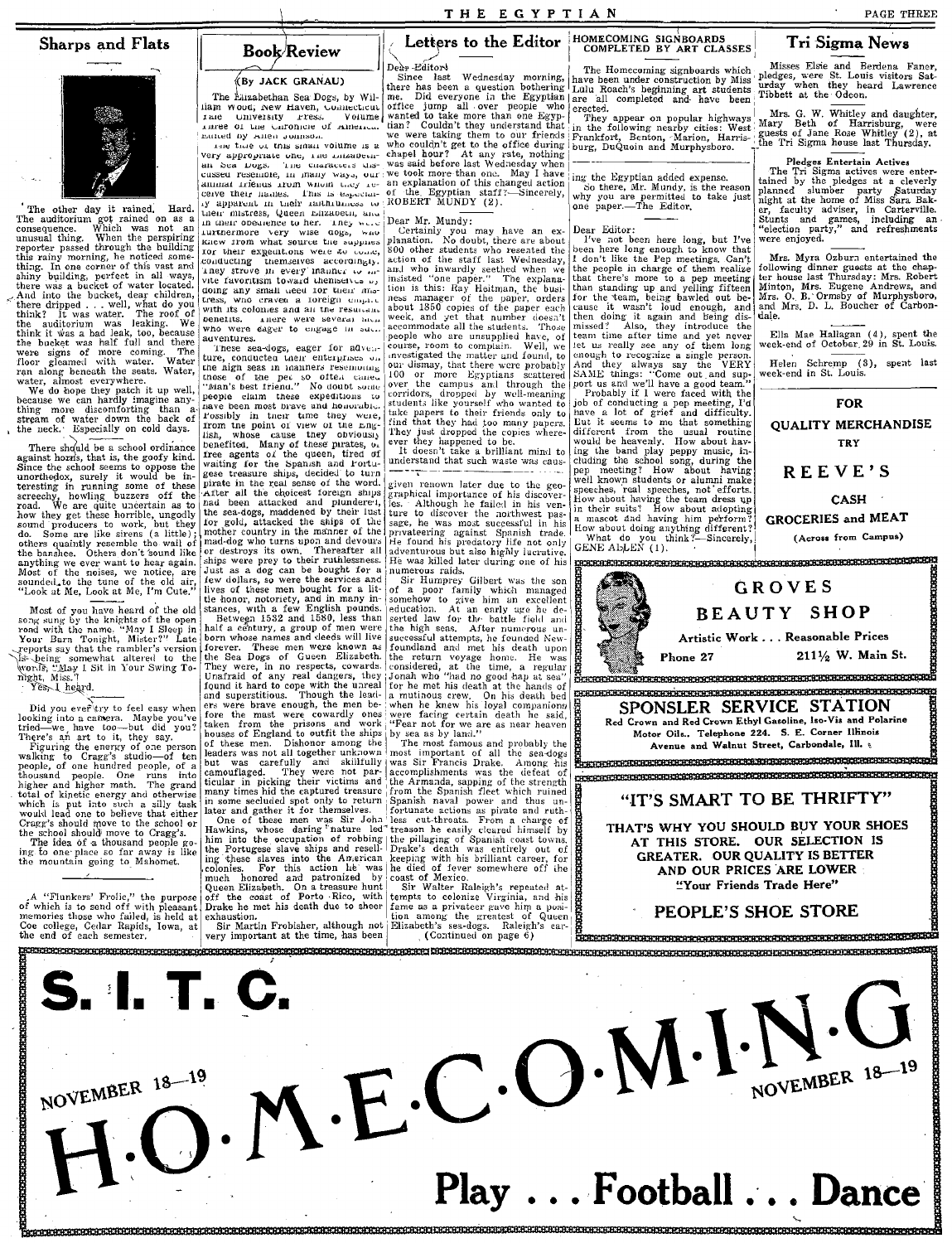Act of March 3, 1879.

 $\operatorname{THE}$  EGYPTAAN

Member of Columbia Scholastic Press Association.<br>Entered as second class matter in the Carbondale Post Office under the Charter Member Illinois College Press Association.

Published every Wednesday during the school year by students of

THE STAFF Editor ....................................................... \_ ..................................... Elma Trieb Associate Editors .... \_\_\_ .. \_\_\_\_ .. \_\_\_ ... \_\_ . \_\_\_ . \_\_\_\_ .. \_\_ . \_\_\_\_\_\_\_\_\_\_ . \_\_ .... Ruth Mertz, Marc Green Feature Eiditor \_\_\_\_\_ . \_\_\_\_ ... \_\_\_\_\_\_\_ ........ \_\_\_\_ ...... 0 •••• ------.----\_\_\_\_\_\_\_\_\_\_\_\_\_\_\_\_\_ • \_\_ Hazel Towery Columnist .u.\_ ... \_o .... \_.\_ .. \_ .. \_\_ ....... \_ .... \_. \_\_\_ .\_. \_\_\_\_ o ... \_\_\_\_\_ ............. \_\_\_\_ ..... George Moseley Sport Editor .... \_\_\_\_\_\_\_\_\_\_\_\_ .... \_\_\_\_ .. \_\_\_\_\_\_ ... \_\_\_ .. \_\_ .. \_\_ .... \_\_\_\_\_\_ .......... \_\_ .. \_\_\_\_\_\_ ... Guy Lambert Society Editor \_\_\_\_ .... \_\_\_\_ .... \_\_\_\_ .... \_\_\_\_\_\_\_\_\_\_ .. \_\_ .. : .... \_\_\_\_ .... \_\_\_\_\_\_\_\_\_\_\_\_ ... Mary Ellen Woods Exchange Editor .. \_ ... \_. \_\_ . \_\_ ....... ~ ............. \_ .... ~ ... \_.\_.\_ .... \_.\_ .... \_\_ ~ Georgia SnidEnwin High School Editor \_\_\_\_\_\_\_\_\_\_\_\_\_\_ . \_\_\_\_\_\_\_\_\_\_\_\_\_\_\_\_\_\_\_\_\_\_\_\_\_\_\_\_\_\_\_\_\_\_\_\_\_\_\_\_ .Charles -Montgomery Faculty Advisors \_ .. \_\_\_\_\_ .. \_\_\_\_ .. \_\_\_ . \_\_ .. \_\_ .. ,Esther M. Power, Dr. Richard L. Beyer Typist \_\_\_\_\_\_\_\_\_\_\_\_\_\_\_\_\_\_\_\_\_\_\_\_\_\_\_\_ . \_\_\_\_\_\_\_\_ ., \_\_\_\_\_\_\_\_\_\_\_\_\_\_\_\_\_\_\_\_ ..... \_\_ . \_\_\_\_\_\_\_\_\_\_\_\_\_ .. \_\_ . Margaret Brown REPORTERS AND SPECIAL WRITERS Kelly Dunsmore Jane Rose Whitley Maurie Taylor<br>  $\angle$  William Randle Billy Gangle

'BUSINESS ORGANIZATION Business Manager \_\_ ........ \_ •. \_ •. \_ ............................... \_.\_ .•.•..•. \_\_\_ ... \_\_\_\_\_\_ . Ray Heitman Assistant BuS'iness Manager \_\_\_\_ ....... \_ ..... \_ .. \_\_\_\_\_\_\_ . \_\_\_\_\_\_ ... \_\_\_\_ .... \_\_\_ ..... Harold Felty Advertising Manager .. \_\_ ... \_\_\_\_\_\_ .\_.\_ .... \_. \_\_ ... \_. \_\_ ... \_\_ . \_\_\_ .. \_. \_\_\_\_\_\_\_\_\_\_ . \_\_\_ William Rushing Assistant Adverth:ing Manager ............. : .................. " .......... Harrison Eaton Circulation Manager ......... \_\_\_\_\_\_ .\_. \_\_\_\_\_\_\_\_\_\_\_ ... \_\_\_\_ . \_\_\_\_\_\_\_\_ . \_\_ ... \_\_\_\_ . \_\_ . Elmer Holshouser

!:~~~;!~~~:f~~~.~:~~~~~~:::::::::::::~::::::::::::::=:~:::::::::::::·~~ff;~J~~:~~ WHAT SHALL WE DO? With every edition of the Egyptian that is published, the business staff realizes more and more, the necessity of taking business staff realizes more and more, the necessity of taking<br>some measure to counteract the increasing debts and expenses<br>of running the paper. Several methods have been suggested.<br>First of all, there is the possibility

be reduced to four pages, and third, money could be trans-<br>ferred from other funds, the Obelisk or the Athletic fund. Each of these suggestions incurs some argument from the

students, both for and against the proposed plans.<br>Concerning the raising of the students fee, we have the<br>question—can the students afford it? To us, this question<br>seems to be out of order. Look around you and see for yo

As for the second proposition—certainly it would be pos-<br>sible to reduce the paper to four pages; but if that happens,<br>it will be necessary to fill the paper with the advertising that<br>was formerly used in six pages. Variou

the Columbian Press Association are diminished. Continuing, do you think that a small, four-page edition is paralleling our present recognition-that of being the teachers' college having the largest enrollment in the state of Illinois?

No doubt, the third suggestion could be realized, but when one remembers, that the athletic department is having financial difficulties of its own, help could hardly be expected from that difficulties of its own, help could hardly be expected from that source. It is probable that the Obelisk might come to the rescue of the Egyptian. The Oeblisk staff, however, will need its money to publish the high grade a

When every possibility has been examined, there really seems to be but one practical scheme-and that concerns the aising of the student fee to 50. cents a term. Do you think that the Egyptian merits the increased fee?

YOU MISFITS!

Last week the Egyptian presented the student body with<br>an opportunity to express itself politically. At the present<br>the form of that opinion is unimportant to the Egyptian. The<br>important thing is to determine whether or n

For the most part the ballot was accepted in a serious,<br>scientific attitude. We overheard, however, certain unworthy<br>remarks of exasperation at being annoyed by a thing so in-<br>significant as our national administration. Th

manner. But from out of the mumblings we distinguished one shrill voice interrogating as though from the depths of despair, "What is the high protective tariff?"

Yes, Dear Student, what is it? What is a textbook? Why<br>is a classroom? Why in the name of all that's logical are you,<br>in college? Unless you can take time from your preening and<br>jellying and silliness to indulge in a littl

yeal'.

Southern Illinois Normal University, Carbondale. Illinois.

William Randle

#### THE EGYPTIAN

# $\overbrace{B_{\rm F}}^{\rm ~B.~M.~G.}$



And  $\frac{1}{2}$  . And  $\frac{1}{2}$  . That Hallowe'en  $\frac{1}{2}$  . That  $\frac{1}{2}$  is in the past  $\frac{1}{2}$  . We'll talk of it  $\frac{1}{2}$  . Thus being quite  $\frac{1}{2}$  . Determined and  $\frac{1}{2}$  . Untimely like  $\frac{1}{2}$  . A pair of

I know who broke<br>
School windows one<br>
Whole week before<br>
Hallowe'en, for<br>
The janitor •<br>
Was there always<br>
On Hallowe'en,<br>
On Hallowe'en,

But what I started

Out to say was<br>Do you recall

'Way back when you<br>Were just a little

 $Bitty$  squirt

How you'd paddle<br>To town behind<br> $\uparrow$  .  $\uparrow$  .

• \* • False face,

• • •

Just who you were.

In action.<br>But thinking we<br>Were devilish \*<br>Was better than<br>The way we now \*

Arise feeling<br>
– • • • • •

Decidedly like<br>The DEVIL.



#### The Sphinx Knows:

I

<sup>I</sup>stIll insist that a three months' course in the essentials of profa~ ity should be a requirement for entrance into the Senior college.<br>My vocabulary is just too limited to express my feelings right now.<br> $1!$ -\*\*--1?!?!

 $\mu$ —<sup>\*\*\*</sup>—1<sup>7</sup>:17!<br>
<sup>\*\*\*</sup>—17:17!<br>
<sup>\*\*</sup> When the fellows at Moss's<br>
them at it.<br>  $\mu$  is the study. I've never caught<br>
them at it.<br>  $\mu$  is the fellow of a looker is too far back.<br>
Corol Bowman's name is COrOl,<br>  $\mu$  aran

never learn the aerial and venous<br>systems of the frog.

The Commercial students who visited the Kroger plant Thursday

enjoyed the demonstration of the Bowers' equipment.<br>
Flowers' equipment,<br>
Blankeaship of Murphyshoro<br>
thinks, "Fan Mah Brow," those<br>
electric doors are marvelous.<br>
And so to bed. You'd all bet-<br>
this week, for I'll bet two

The Sphinx Wonders:<br>What three girls stayed to play<br>ping-pong so they'd get to ride<br>home with Flossie Smith.

And whether the attraction was<br>Flossie or his chariot.<br>Why Karl Robinson doesn't buy<br>some needles and thread—and use<br>'em.

Winklemeyer, Karl Robinson and Frank Chaffi;} Willis will join the boys' cooking class. 15 Noneta Dillow's grudge was

a success and if they had'h "truth session" at it.

And having accepted my prac-<br>tice, what in the wide world do I<br>know to teach those kids.

Ohworryworrw:<br>If "Hap" Robinson ever re-<br>ceived a grade that pleased him.

It Mary Eleunor Helm ever has<br>a free minute.<br>If Cramer's Cats will ever win

another game.<br>What I'd do if the word "ever" were not in the English language.<br>: What kind of a football player

"Woody" Hinderliter would make<br>if'he were not ... well, very lazy. What do you think?<br>If Dr. Beyer DID get his hair

cut last Thurs. lay afternoon. He insisted often cnough that he was going to.

DEAR SPHINX:

to Harry and I'd like to have you publish it:

Another Triolet to Harry When eyes are so burning<br>'Tis hard to be scornful;<br>Hard hearts must be turning When eyes are so burning.<br>Only chaff is my spurning! Why do they look mournful?<br>When eyes are so burning

Tis hard to be scornful.<br>I have also written some other<br>longer poems which you may use if<br>you care to.—Sin(erely, A.N.O.N.

DEAR A.N.O.N.:<br>
I like your poems a lot, but I have<br>
The your poems a lot, but I have<br>  $\overline{x}$  of on in this column for only one—<br>
the one I am using. If you will sign<br>
you contribute, I am sure the editor will be glad<br>
t

However, unless it is signed, the poetry cannot be printed except as a part of some unit.<br>
May 1 offer my sympathies for<br>
your apparent disappointment? And<br>
your apparent disappointment? And<br>
may 1 also suggest that among urge there is the means of doing it through conpensatory reactions, of which writing poetry may be one.<br>Also, A.N.O.N., I like your station-<br>ery.-Sincerely, THE SPHINX.

### What Do You Think?

During the past week members of the Egyptian staff have ap proached the School council asking<br>from 25 cents a term to 50 cents<br>a term. It is rumored that many<br>a term. It is rumored that many<br>of the students violently oppose such an increase, but we could not find one who would express such an opinion.

Perhaps Allen Pierce (3) demonstrated the fact that all the opponents are timid souls. "Nope," he said emphatically, "I don't tell you what I think. I wouldn't want to see it in print."

Many See Necessity<br>
Margaret Ann Cummings (2),<br>
qualified her approval. "It will<br>
be hard on people's pocket-books.<br>
But if we want a real college pa-<br>
per it's the only thing to do."

"According to Marion Dill (3), "Since tuition is so low," she said, "I don't see why the fee can't be raised. If it is done in the mid-<br>in the said, if it is done in the mid-<br>raised. If it is done in the mid-<br>die of the ye

noticeable, and the new students next fall won't realize it at all." Harold Lingle said, "Yes, 1 ap-<br>prove the increase, because this is<br>the way 1 look at it. Cut out one<br>show a term and you have it."

The Paper's a Gift"<br>Glenn McGowan (3), is enthusiastic in his sanction of the in-<br>orase. "It would be O. K. by me<br>if you raised it to 50 cents a term<br>tomorrow. Why, the paper's a<br>gift for a quarter a term. I don't<br>see how you can get along on see how you can get along on that."

"I know that there are some students who can hardly afford<br>it," Mable McGowan (3), de-<br>clared, "but thev are the excep-<br>tion. It wouldn't amount to much more than two cents a week ex-<br>some needles and thread—and use  $\begin{bmatrix} \text{true} & \text{true} & \text{true} & \text{true} \\ \text{true} & \text{true} & \text{true} & \text{true} & \text{true} \\ \text{If the pent-house quartet, com} & \text{next} & \text{true} & \text{true} & \text{true} & \text{true} \end{bmatrix}$ 

#### Chapel Notes

Early last week the orchestra took up heavier music and played two worthwhile programs of excellent music. Monday the string section per-<br>formed alone in Bach's Air from the<br>D Major Suite. The music is, of<br>course, formal hut decidedly good. Tuesday the entire orchestra played<br>Beethoven's Egmont Overture, a per-<br>fect example of classical music. This<br>:selection follows closely the form of<br>symphonies in miniature.

Dr. Andrew Hall, state superin-<br>tendent of health, visitcd here Friday<br>and made a brief address in assembly concerning automobile accidents. Dr. Hall was in Carbondale attending the convention of the Southern Illinois ladical society.

Mr. Warren a:mounced Thursday that prizes. will be offered again for floats and stunts entered in the Homecoming parade. Organizations, small groups, and individuals who are planning them should enter their names with Mr. Warren and designate their classification. A special ester of the paracle is being made and char-<br>actro to improve the general char-<br>actr of the paracle is being made and<br>all who enter stunts' are asked to<br>w wish to have material sent friends, not alumni, concerning Homecoming, leave the names and addresses on his :desk. Cards bearing the complete taken from the business office.

In the absence of Mr. Shryock and Mr. Wham, Mr. Felts presided in chapel Thursday. Mrs. Chastaine conducted the orchestra in Ketelby's descriptive piece, A Persian Market. The violins achieved a round mellow-<br>ness that was completely becoming- to<br>the melody they carried.

# WOMEN VOTERS ENTERTAIN Y. W. ORGANIZATION

The program at the last meeting<br>of Y.W.C.A. was furnished by the<br>League of Women's Voters. In an amusing play, which had for its cast the entire membership of the league, they presented the problems which The play was very entertaining, as well as instructional.

Holding tight to <br>Your mother's hand<br>And tickled pink<br>Because you thought<br>Because you thought<br>No one could know And Jet us here \*\*\*\*<br>Brop.just.one tear<br>Drop.just.one tear<br>For.those of us<br>Who used to soap<br>Our own windows<br>Our own windows<br>With devilish glee<br>While one proud mom<br>And disappointed pop<br>Looked on to see<br>Looked on to see<br>Their sweet young sp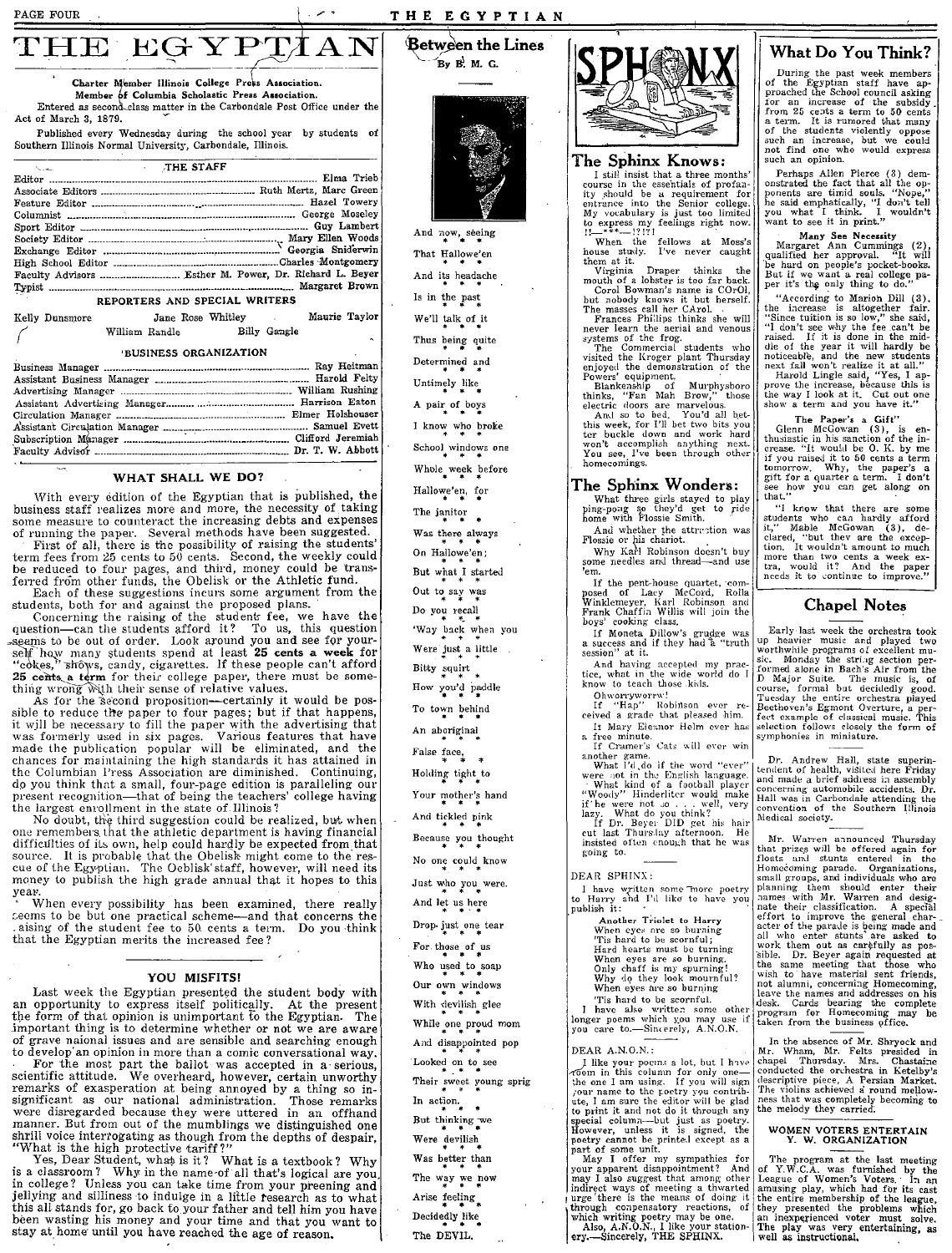*THE EGYPTIAN* 

CEOGRAPHY CLASSES<br>TAKE TRIP CONDUCTED<br>BY ANNEMARIE KRAUSE

Figure 1.1 The Manusch and State and State Intrader and State and Manusch of the beginning classes in geography. The two tours were identical, each occupation matrix that the matrix of the matrix of the matrix of the state

the deposits and the outcropping of

coal veins, shale and sandstone. From<br>there they continued in the hus to<br>the region of clay deposits north of<br>Murphysboro. The last stop was<br>made west of Murphysboro, from<br>where the party returned to Carboa-<br>dale.

SEE OUR NEW . . . **SHIRTS**  $$^{.75}_{$1.25}$ F. B. SPEAR 302 SOUTH ILLINOIS AVENUE

## **Southern Takes** 6-0 Defeat From **Shurtleff Eleven**

 $\begin{tabular}{l|c|c|c} \multicolumn{1}{c}{Shurlleft} \hspace*{2mm} \multicolumn{1}{c}{\textbf{B}} & \multicolumn{1}{c}{\textbf{B}} & \multicolumn{1}{c}{\textbf{B}} & \multicolumn{1}{c}{\textbf{B}} & \multicolumn{1}{c}{\textbf{B}} & \multicolumn{1}{c}{\textbf{B}} & \multicolumn{1}{c}{\textbf{B}} & \multicolumn{1}{c}{\textbf{B}} & \multicolumn{1}{c}{\textbf{B}} & \multicolumn{1}{c}{\textbf{B}} & \multicolumn{1}{c}{\textbf{B}} & \multicolumn{1}{c$ 

the top, Carponuane was vertext and the same comparison of the game can cert puniting.<br>
is all departments of the game cx certed can be carred to receive. Shurtleff kicked off looks to the 15-yard line and the Marcons cer

quick consing play through enter time to misfor<br>tunct. Patterson, Brown, the same of carbondale it's initial first Storment, Thurman and Berry fol-<br>dowe. The Maroons failed to gain by a<br>small and the three times. David in

20016 S. Illinois Avenue

Maroons and Cape Girardeau Will Clash Friday

The echo of a recent 18-0 victory<br>over the Maroons will probably still<br>be lingering with the Cape Indians<br>when the rival teachers renew hostili-<br>ties at the Houck Stadium, Cape<br>Girardeau, on Armistice day. Only<br>once since

once sures 1922 nawe the Gape Martin has displaced such stars as<br>
Teachers been able to conquor a Ma-  $G$ ere Rose and "Frosty" Peters in<br>
Teachers been able to conquor a Ma-  $G$  winning a berth at the halfback posi-<br>
1923

"Abe" Martin, former star half-<br>back of the Carbondale Teachers, is<br>making news in the Chicago papers<br>hy his brilliant work at the right<br>halfback position on the Chicago<br>Carvinal protessional football team.<br>Martin has disp

Matrin Continues To

Make Good With

Pro Football Team

Borger Building

CONNECTS TRANSCEPTS THE RECORD TO A RECORD TO THE TERM TO THE TERM OF THE TERM OF THE TERM OF THE TERM OF THE The PRIDE STUDIO PORTRAITS THAT ALMOST SPEAK »<br>We Guarantee to Please<br>Ask to See Our SPECIAL . . . Studio Open 8 A.M. to 8 P.M.

w<br>Chrochrochtharbortharbortharbortharbortharbortharbortharborthar

**BERRY'S Fancy Grocery and Meat Market** 

We Specialize in STUDENT TRADE PROMPT DELIVERY 286——'Phone——286 **Corner West College and Poplar** 



CHECKER CAB **PHONE** 24 Five Passengers Can Ride for 25 Cents ALL PASSENGERS **INSURED** EARL NOEL



**COME TO** 

response processorial texts consequent and texts texts texts texts and text of the consequent of the consequent

**James Sandwich Shop** 

CARBONDALE'S LEADING CAFE

We Serve MID-WEST fce Cream ENTSMINGER'S **Delicious Toasted Sandwiches** 

RECONSIGNERE EN ELECTROLOGICA DE CONSIGNERE ELECTROLOGICA DE CONSIGNERE ELECTROLOGICA DE CONSIGNERE ELECTROLOGICA DE CONSIGNERE ELECTROLOGICA DE CONSIGNERE ELECTROLOGICA DE CONSIGNERE ELECTROLOGICA DE CONSIGNERE ELECTROLOG

**PHONE 101** 

(FIRST DOOR NORTH OF BANK) 

WE DELIVER

DR. C. M. SITTER